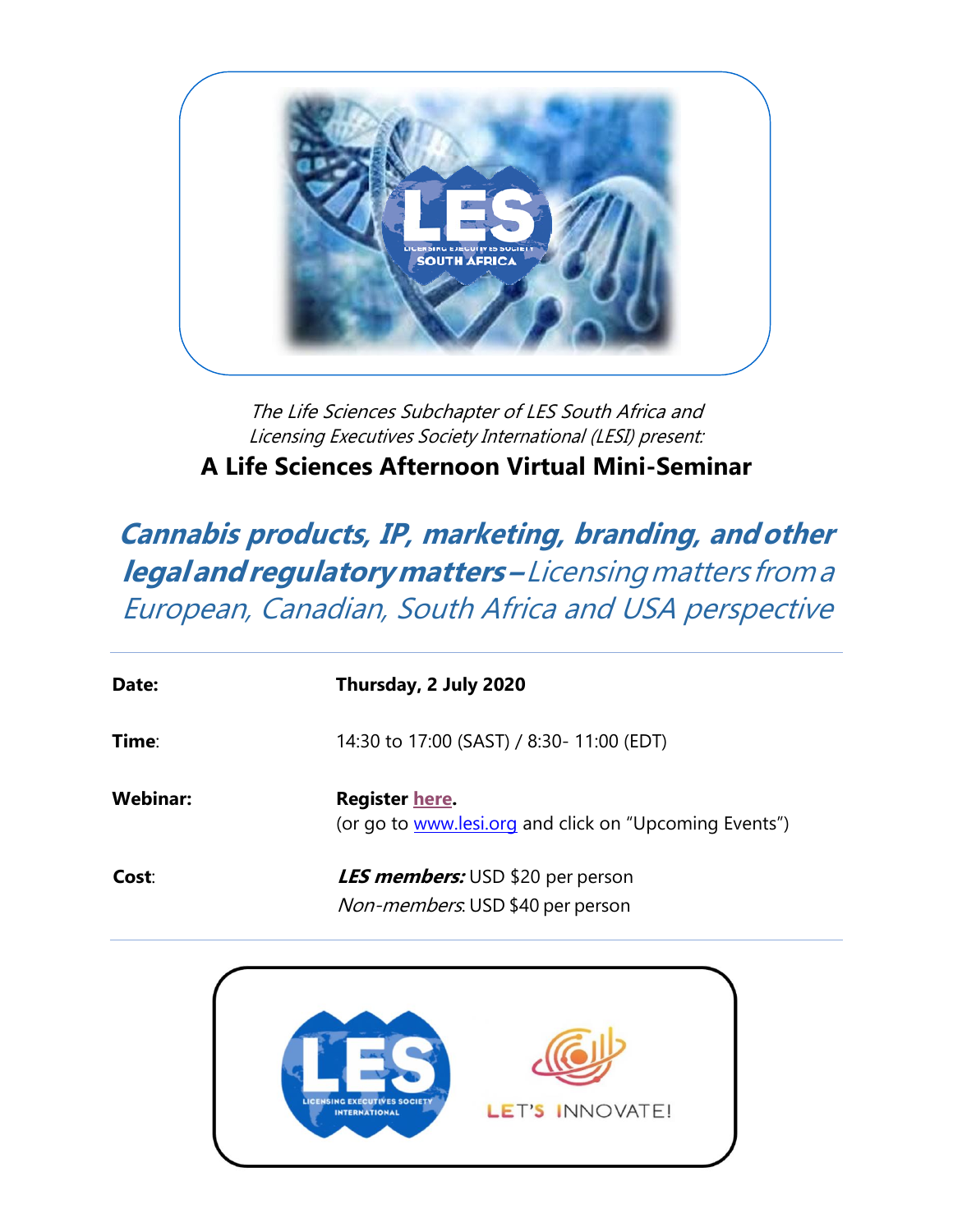### **ABOUT THE PROGRAM:**

**SeminarDescription:**CannabisproductsandtheircommercialisationconsideringIPprotection and regulation are very hot topics around the world. There are some interesting lessons to be learnt. LES SA brings together experts from South Africa, Canada, Europe, and the USA. Our experts will be discussing recent developments relating to the protection of plant-based IP in Europe, South Africa and its unique challenges and opportunities that will require innovative thinking and explore various aspects relating to commercialisation of cannabis products.

# **PROGRAM**

### **JOANNE VAN HARMELEN** (PhD, LLB Patent Attorney, ENSafrica)

Patentability of cannabis plants, cannabinoids and cannabis plant cells and plant breeders' rights in **South Africa**

### **JANUSZ F. LUTEREK** (Hahn & Hahn Inc)

Regulatory aspects for food ingredient cannabis products, including opportunities and challenges for **South Africa**

### **HENK KREBS** (CEO, AgribioMed)

Regulatory aspects relating to medicinal cannabis products (growth, manufacturing, export, import, medical registration etc.), including opportunities and challenges for **South Africa**

## **ROB DOCHERTY** (PhD MBA European Patent Attorney, Symbiosis IP Limited)

The impact of the Enlarged Board of Appeal of the European Patent Office opinion G3/19 on Cannabis-related patent applications in **Europe** - how to avoid patent ineligibility.

### **CHRISTOPHER DEJARDIN and DAVID BARRANS** (Cassan Maclean IP Agency Inc)

Marketing and branding of cannabis and cannabis products (edibles) through a trademark/branding strategy and general patentability of cannabis plants, cannabinoids and cannabis plant cells and plant breeders' rights issues from a **Canadian** perspective

### **MARGARET POLSON** (Polson Intellectual Property Law PC)

IP relating to cannabis plants, cannabinoids, and cannabis plant cells from a **USA** perspective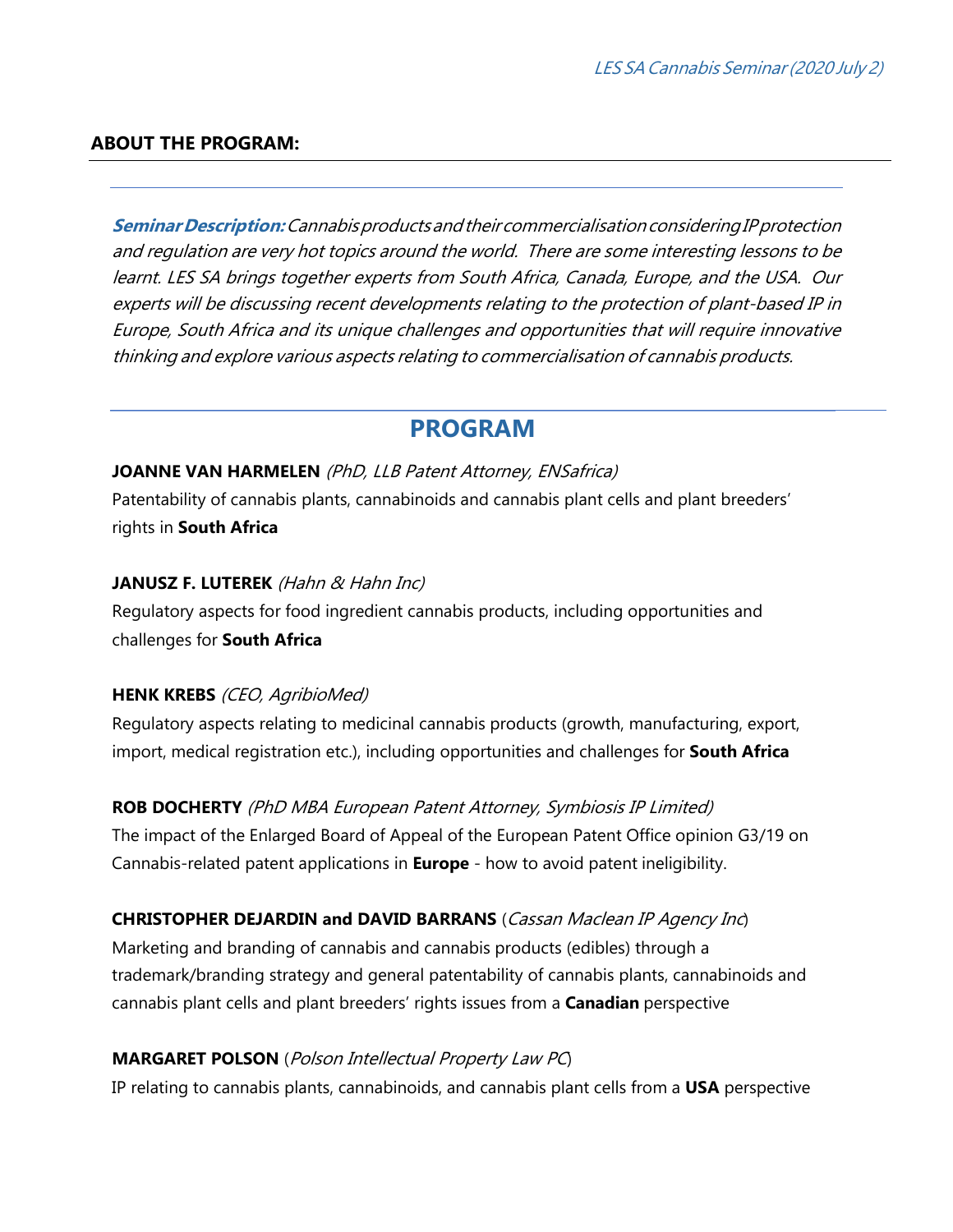### **SPEAKER BIOS:**



#### **CHRISTOPHER DEJARDIN (Canada)**

Chris' practice includes all aspects of trademark prosecution including searching and clearance, filing, oppositions and cancellation proceedings. He is a recognized leader on Internet and domain name issues including registration and arbitration of domain names. Chris is actively involved with the Intellectual Property Institute of Canada (IPIC), where he formerly served as Chair of the Bulletin Committee and Chair of the Trademark Agent Training Committee (TMATC), responsible for the preparation and performance of online courses directed to the continuing education of the agent profession in Canada and has been a speaker at the IPIC - McGill University Summer Courses in IP. He has also been actively involved with the International Trademark Association (INTA) where he formerly served on the editorial board of The Trademark Reporter and as a member of the Non-Traditional Marks Committee.



David completed his Ph.D. in molecular cardiology/cardiovascular genomics, after earning a Master of Health Science in Clinical Biochemistry, and a B.Sc. in Biochemistry, all from the University of Toronto. David also served as a Research Fellow in Cardiology at Harvard Medical School in Boston.

David has practiced for more than 15 years in intellectual property. He is a registered Canadian patent agent before the Canadian Intellectual Property Office (CIPO) and can represent Canadian patent applicants as a patent agent before the United States Patent and Trademark Office (USPTO). David's practice is focused on the drafting and prosecution of patent applications in diverse areas of technology, particularly in biotechnology, life sciences and biochemistry. He has experience and expertise in advising and assisting clients with worldwide patent portfolio management and filing strategies and has given numerous presentations on the patenting process to audiences in the legal and academic communities.



#### **ROB DOCHERTY (Europe)**

Symbiosis IP is a patent firm specialising in the protection and enforcement of intellectual property in the Life Sciences with a focus on University technology transfer and start-up companies. Rob has more than 20 years' experience handling patent applications directed to plants, for example *Papaver somniferum*, *Jatropha curcas, Brassica napus*, industrial hemp and plant feedstock for application in biofuels. This includes both transgenic applications with forward and reverse genetic approaches.

G3/19 published on 14 May 2020 and will have an impact in relation to any European patent applications filed after 1 July 2017 to the extent that the application discloses plants or animals obtained exclusively by a biological process. Rob will explain how claim drafting for European applications needs to be modified to address future issues to avoid the problems of patent ineligibility considering G3/19.